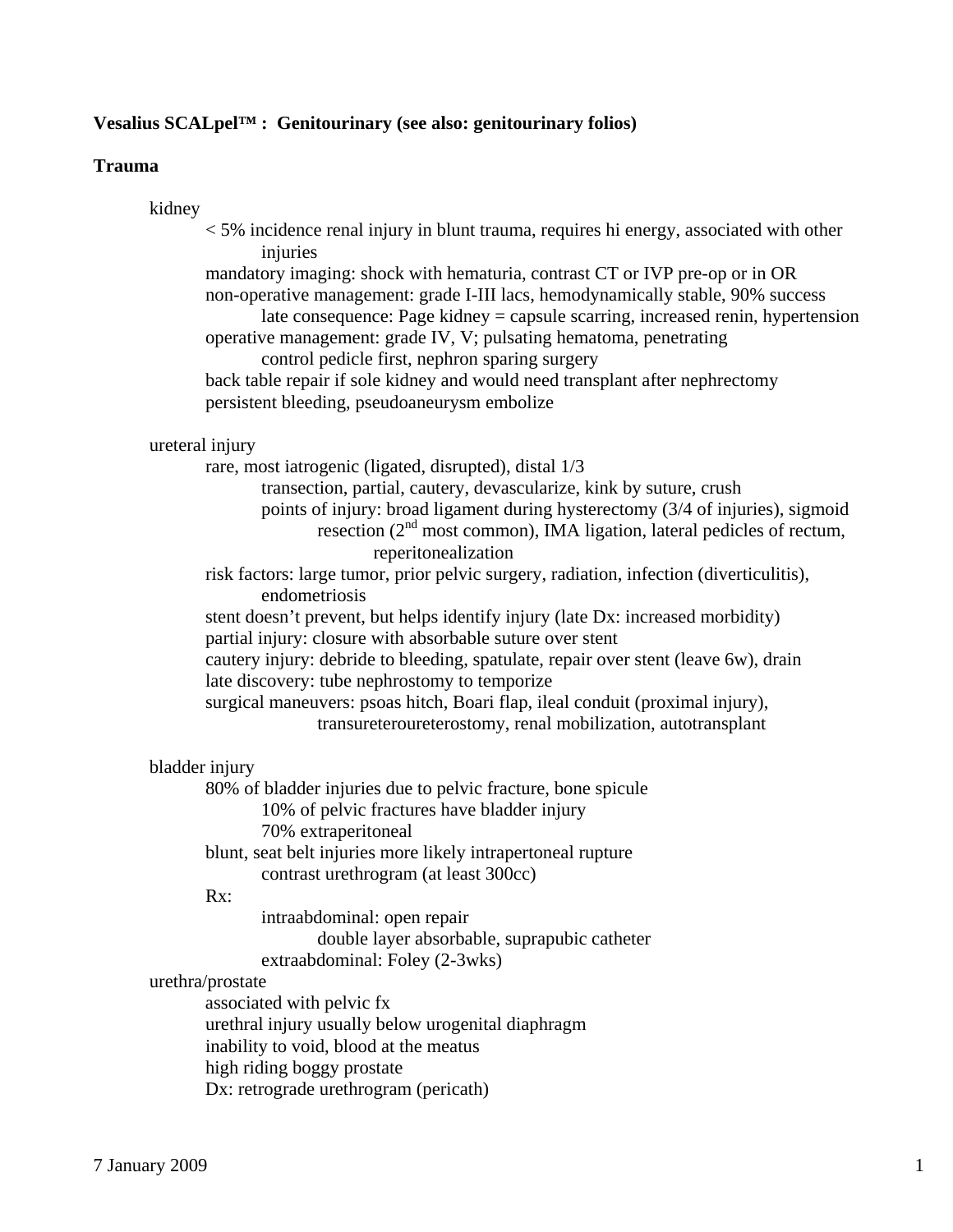place suprapubic cath if in doubt movement toward primary realignment cystoscope through bladder complications: stricture, impotence

penile fracture/testis rupture: repair tunica albuginea

# **Adrenal**

 Cushing's disease/syndrome measure plasma and 24h urine ACTH lo ACTH image for adrenocortical tumor, excise hi ACTH do dexamethasone supression test cortisol supressed = pituitary adenoma (Cushing's disease) MRI to identify pituitary adenoma, excise cortisol not supressed = ectopic ACTH look for tumor

 Conn's syndrome/aldosteronoma high Na, low K, elevated urine aldosterone non-supressible with salt load

 CT/MRI to localize, differentiate adenoma from hyperplasia adenoma excise hyperplasia medical Rx (spironolactone)

pheochromocytoma

plasma catechols: moderate elevation 500-1,000, medium 1-2K, hi  $> 2K$  moderate: glucagon stimulation, if high do MIBG scan, bright T2, to OR medium: clonidine supression, if supresses " high: right to MIBG if adrenal does not light up look for extraadrenal pheo

 incidentalomas on CT check K, cortisol, catechols functional: surgical excision non-functional:  $> 4$ -5cm excise,  $<$  3-4 image Q 6mo

## **Renal tumors**

 90% asymptomatic, 10% flank pain, mass, hematuria Dx: IVP non-functioning, collecting system effacement contrast enhanced CT: mass, adenopathy PET lo reliability, renal angio not necessary no bx (vascular) unless pt has only one kidney, suspicion of met to kidney, infection Bx 50% positive rate hi fat signal suspect angiomyolipoma (tuberous sclerosis pts)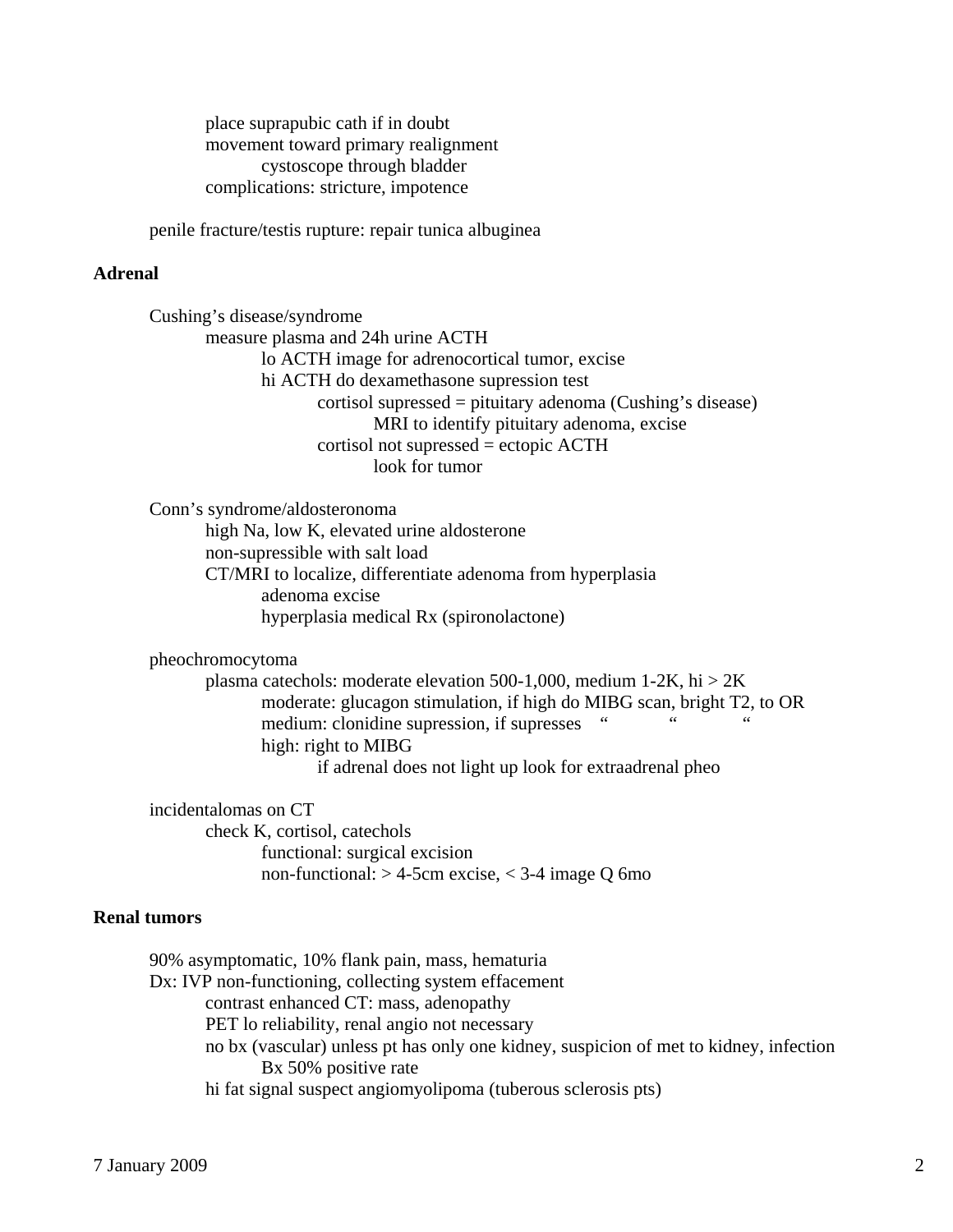MRI, TEE R/O tumor extension to IVC, RA Rx: early  $(<$  5cm) incidental discovery, excellent results (95% 5y) with partial nephrectomy (nephron sparing), 3mm margin other indications for partial: 1 kidney, renal insufficiency, bilateral tumors radical nephrectomy for most renal carcinomas tumor extension/thrombus: 4 levels of tumor extension: renal vein orifice, sub-hepatic, intrahepatic, atrial IVC to hepatics do venous bypass, extract tumor; if atrial, hypothermic arrest metastatic: alpha interfreon &/or Il-2, 20% survival benefit chemo and radiotherapy little long term benefit

# **Bladder cancer**

 $2<sup>nd</sup>$  most common GU tumor 85% transitional cell, occasional squamous, adeno smoking, dyes, schistosomiasis, bladder stone (squamous & adeno) gross/microhematuria, occasional irritability Dx cystostopy, Bx Rx superficial: transurethral resection, electrocoagulation, 6 weeks intravesical BCG (therapeutic and prophylactic), monitor Q3mo deep invasive (muscle, prostate) TURP, urinary diversion, cystectomy options: orthotopic bladder substitute, ileal/colon conduit metastatic: chemotherapy (MVAC-cytoxan) +/- XRT

# **Prostate cancer**

 most common male cancer asymptomatic, not associated with BPH risk factors: >50, black, family Hx screen:  $PSA > 2.5$  (age specific:  $> 75$  PSA of 5 is normal) > 0.75/y increase (volume of prostate proportional to PSA level) abnormal digital rectal exam PSA also elevated in BPH, prostatitis PSA mostly free/unbound in BPH, if < 20% more likely cancer transrectal needle bx if life expectance  $> 10y$  95% adeno from acini: Gleason grade of differentiation: 1-2, 3-4, 4-5 localized: XRT, brachytherapy, radical prostatectomy (esp. young with aggressive, curable disease) nerve sparing/continence sparing: 50-75% potency, 95% continence metastatic (bone): hormonal blockade (several log cell kill) almost never curative chemo ineffective emergency treatment spinal cord compression, pathologic fracture ketoconazole supresses all hormones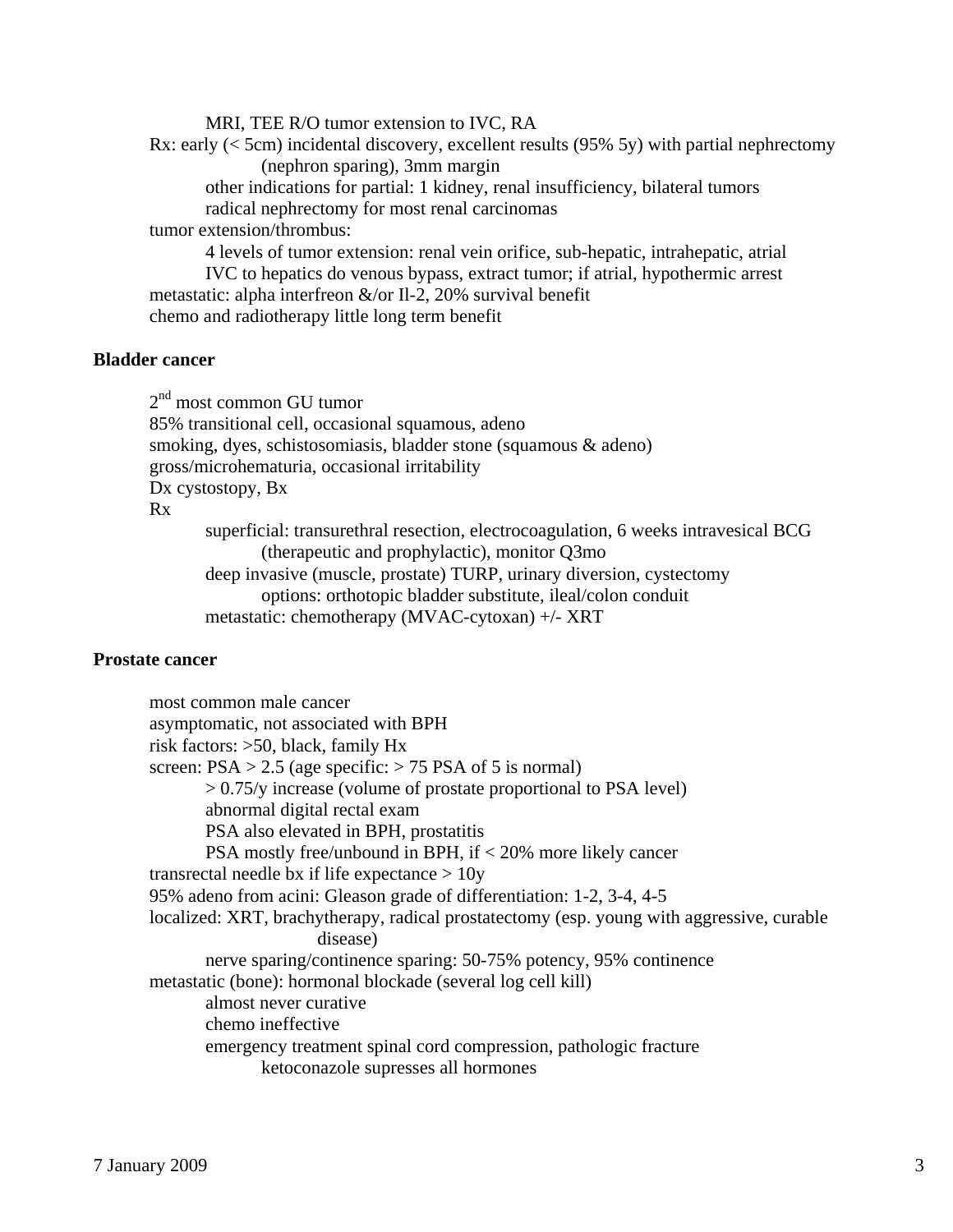incontinence: artificial sphincter, must deflate before inserting Foley or risk urethral necrosis

# **Testicular cancer**

 most common GU cancer younger (15-40) risks: cryptorchidism, intersex gynecomastia, supraclavicular mass, cough, wt. loss Dx: scrotal US solid intratesticular mass, no Bx (violates tumor, chance inguinal node spread) staging: CT chest/abdomen/pelvis I limited to testis II regional nodes III distant nodes IV extranodal radical orciectomy initial step seminoma: radiosensitive, no alphafetoprotein (AFP) non-seminomatous mets common at Dx tumor markers: endodermal sinus/yolk sac: alphafetoprotein (AFP) choriocarcinoma: beta HCG, LDH (pure seminoma no AFP, 10% express beta HCG) most cured by chemotherapy, resect residual disease teratoma most common post-chemo met to mediastinum staged resection residual: retroperitoneal lymph node dissection before mediastinum Rx stage I, II: radical orchiectomy seminoma XRT non-seminoma: primary chemo, surveillance (if clinically localized to testicle), or retroperitoneal lymph node dissection (RPLND) full or modified template, N-sparing (save L2-3 sympathetics: emission/ejactulation) stage IIb, III: bulky & metastatic primary chemotherapy (PEB: platinum, etoposide, bleomycin) post chemo may need RPLND if residual mass and markers normalized if markers still elevated, more chemo seminoma remove residual mass > 3cm non-seminoma: 40% fibrosis, 20% viable tumor, 20% teratoma follow-up all: late recurrenct to 10y, then XRT seminoma non-seminoma increase AFP, beta HCG = mets, to chemoRx

# **Penile cancer**

 rare in US, squamous, circumcision prevents risks: human papilloma virus (HPV), herpes small: circumcision/MOHs surgery (successive frozen section excision to free margins)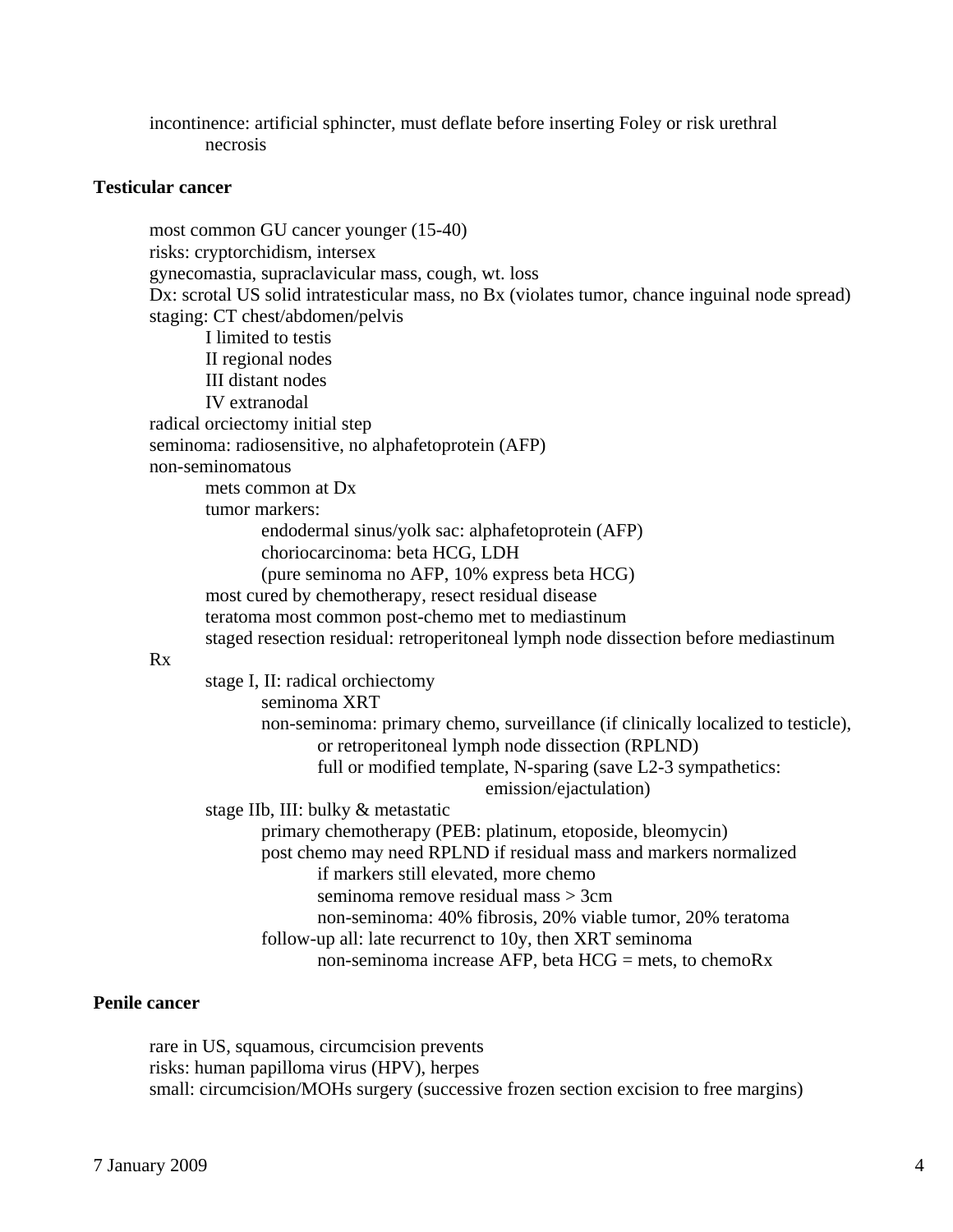invasive: partial or total penectomy (perineal urethrostomy) metastatic, node +, give chemo: bleo/MTX/cisplatin inguinal lymphadenectomy (4w trial keflex) do superficial groin dissection if positive nodes do deep dissection

# **Hematuria**

 differential: infection, tumor (renal, ureter, bladder), calculus, BPH, primary renal disease (rarest) emergency bleeding: radiation cystitis common cause cystoscopy, clot evacuation, fulguration, continuous bladder irrigation (alum drip, formalin drip), embolize, urinary diversion

# **Stone disease**

 lucent stones: uric acid Rx: hydration , alkalinization, dissolve opaque stones: calcium oxalate, most common, cannot be dissolved associated with irritable bowel, Crohn's calcium phosphate associated with parathyroid disease oxalate, phosphate stones affected by pH struvite (ammonia, magnesium, phosphate) associated with infection cysteine: genetic defect renal absorption

#### $Dx$

 non-con CT best initial ER test IVP for degree of obstruction, single delayed image

## Rx

 < 5mm toridol, strain urine emergency: large, fever, urinary tract infection, unresponsive to pain meds, solitary kidney percutaneous nephrostomy or ureteral stent definitive Rx: laser, US, electrohydrolic lithotrypsy, extracorporeal shockwave

 lithotrypsy (ESWL) via ureteroscope or percutaneous nephrostomy tubes ESWL effective for stones anywhere along GU tract

ureter: stent decreases risk of missing ureteral injury

### **BPH**

 not a cancer risk 50% or all males over 50, lower urinary tract symptoms Dx: flow rate, post-void residual, urodynamics (pressure/flow) differential Dx: urethral stricture, bladder neck contraction, neurogenic bladder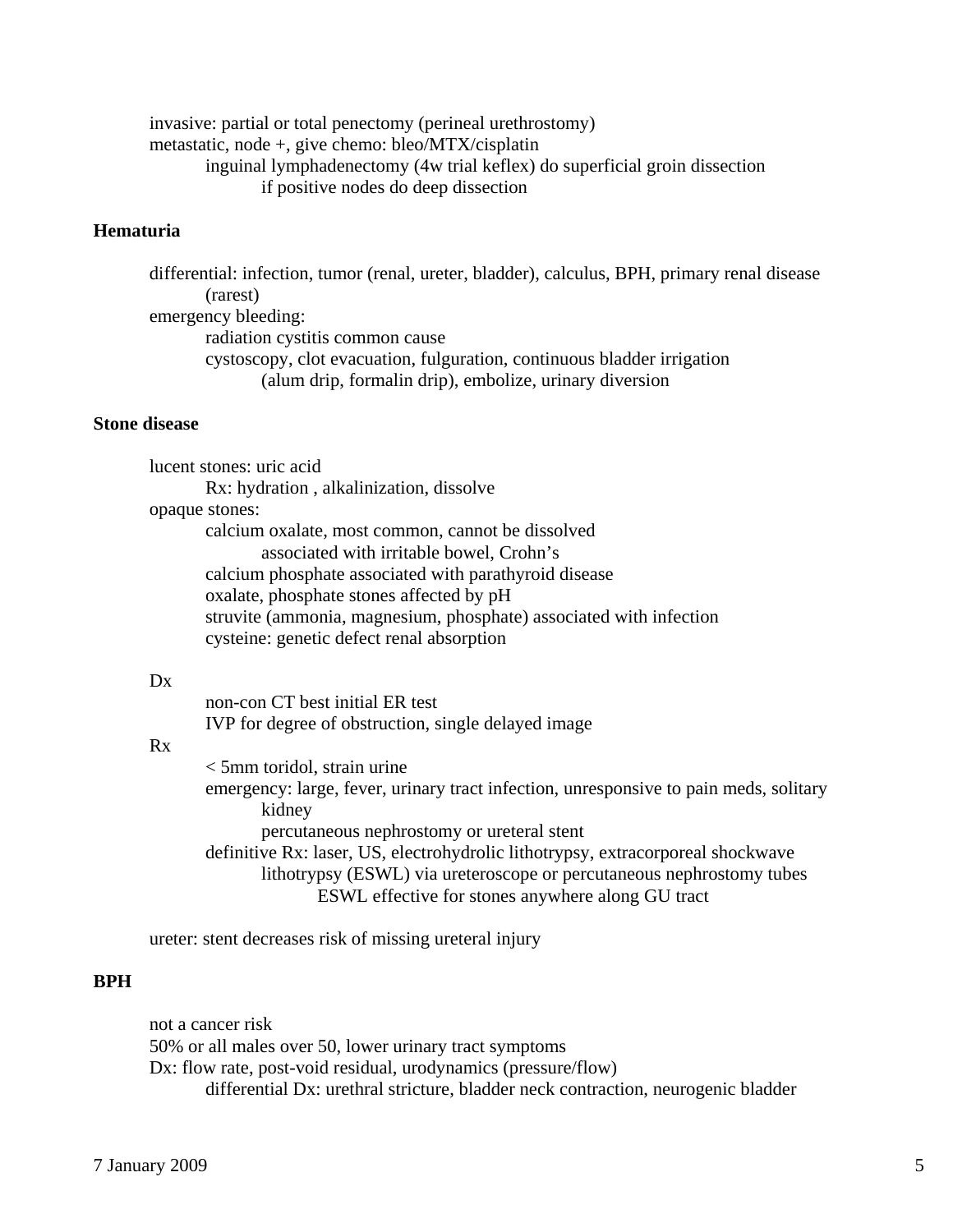acute retention: catheter, clean intermittent catheterization medical Rx: alpha block of smooth muscle in prostatic urethra hytrin, cardura, flomax 5 alphareductase inhibitors (proscar) 30% reduction size prostate by decreasing stroma, not epithelium surgery: TURP (> 100g, greater risk water intoxication), transurethral laser vaporization, open/suprapubic prostatectomy/retropubic/transvesical water intoxication: dilutional hyponatremia Rx lasix

# **Testicular torsion** (acute scrotum)

 sudden pain (often night), high riding testis, loss of cremaster reflex color Doppler US emergent restoration blood flow < 4-6h surgical exploration, bilateral ochidopexy with permanent sutures examine for testicular tumor

#### **Epididymitis**

 slower onset than torsion, young men atypical bacteria: gonorrhea, chlamydia, ureaplasma older pts.: coliforms: e. coli, proteus Rx: antibiotics, scrotal support

# **Varicocele**

 L more common (compression L renal v by SMA, longer gonadal v, result incompetent pampiniform valves) retarded testicular growth, atrophy young man unilateral R rare: suspect renal cancer with new varicocele either side infertility related, (does not affect spermatogenesis) scrotal or retroperitoneal (open/laparoscopic) ligation treat for size and symptoms, questionable effect on infertility

### **Fournier's gangrene**

 perianal/rectal abscess, urethral abscess emergency wide debridement, possible urinary/fecal diversion; broad spectrum antibiotics if missed 50% mortality

### **Penis**

 priapism: hi or lo flo aspirate old blood, clots intracavitary injection alpha adrenergic agent